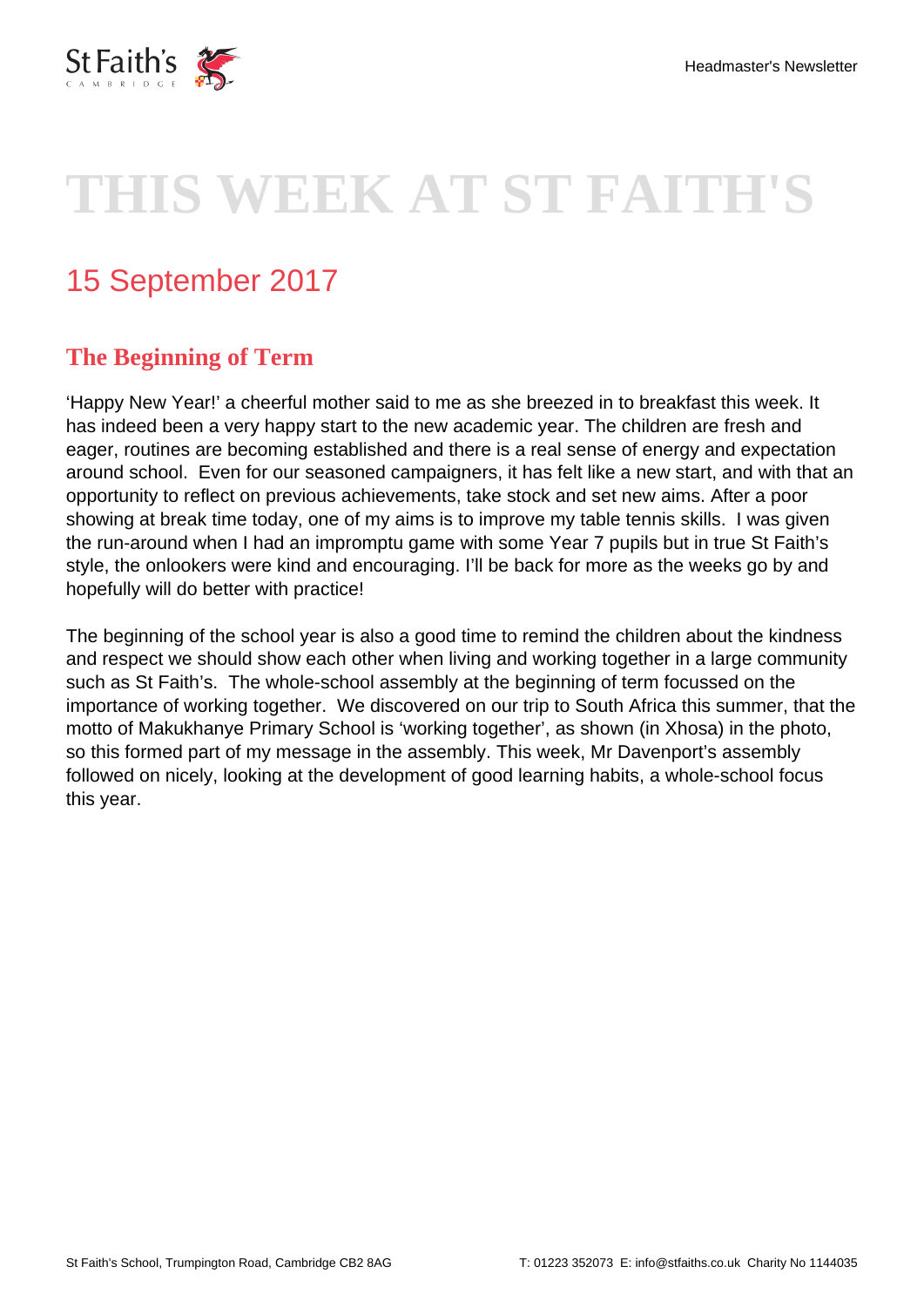



#### **Introduction to the Year Evenings**

Thank you to everyone who came to the 'Introduction to the Year' evenings and for the most encouraging feedback about these events. There was an impressive turn-out, even from our most experienced parents in Years 7 and 8, and many commented on how useful it was to receive information specific to their child's year group and have the opportunity to touch base with the tutors at the beginning of the academic year.

#### **New Prefects**

The Year 8 pupils will, of course, be important role-models for the younger children and in the first assembly this term, I presented them with Prefect ties and badges and outlined their responsibilities for the year ahead. They are excited about being at the top of the School and looking forward to carrying out their Prefect duties and buddy roles with the younger children. These additional responsibilities, which children at the top of a prep school enjoy, play a significant role in building confidence and developing leadership skills.

#### **Roald Dahl Lunch**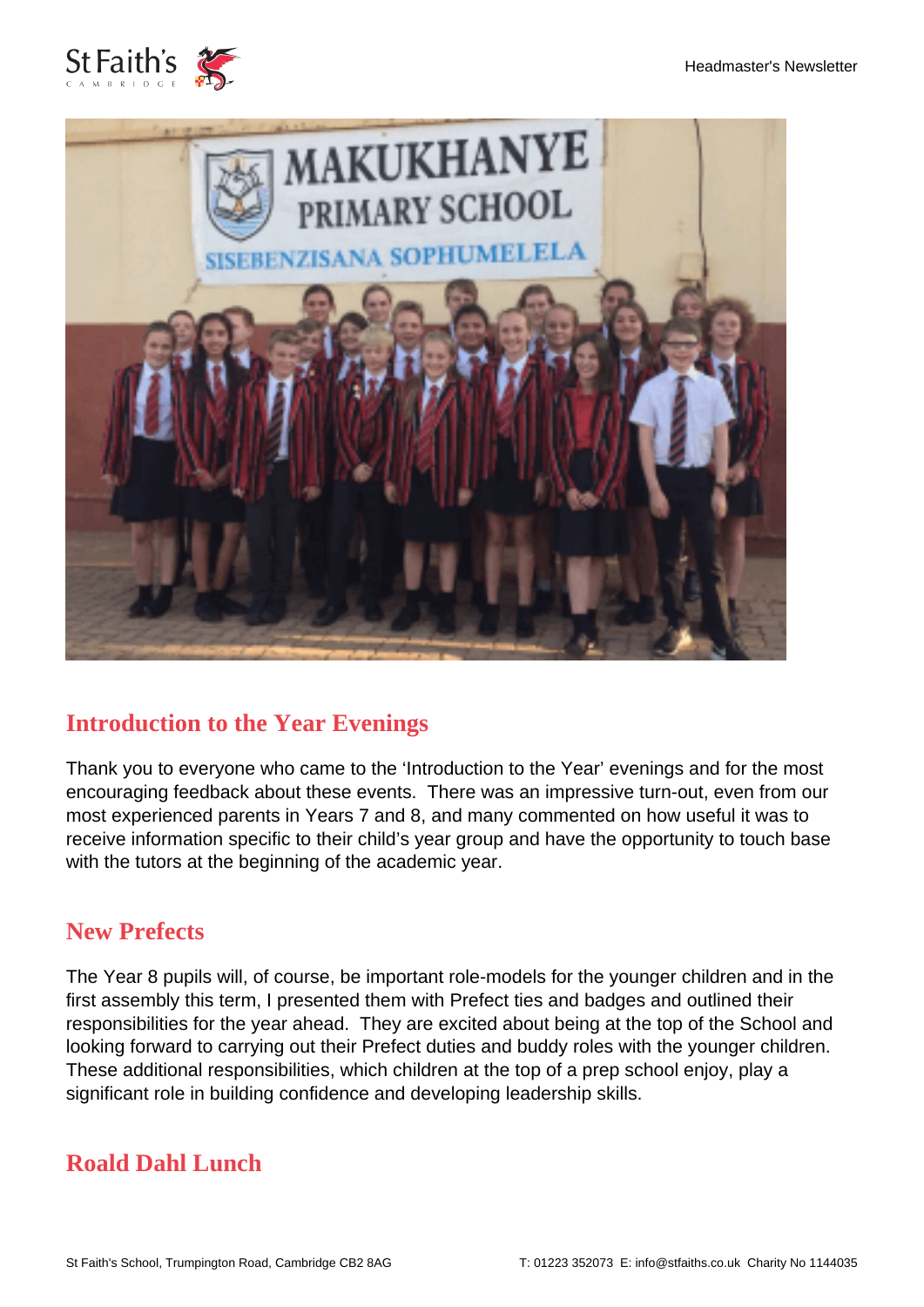

Tuesday's lunch of green pea soup, fresh mudburgers, wormy spaghetti, snozzcumbers and Bruce Bogtrotter's cake was delicious and a great way to mark the anniversary of Roald Dahl's birth. Many thanks to the catering team for making the lunch so special. Speaking of lunch, this week I received an email from a mother who remarked that her son regularly waxes lyrical about the school lunches, and on one evening last week declared his lunch to have been 'restaurant quality'! High praise indeed.

#### **Tatler**

This year's Tatler Schools Guide was published this week; the report of St Faith's can be read [here.](https://www.stfaiths.co.uk/tatler-schools-guide-2018/)

## **Head Prefect**



[Old Fidelian, Madeleine Lea has been appointed Head Pref](https://www.stfaiths.co.uk/wp-content/uploads/2017/09/Repton.png)ect (Head Girl) of Repton for this academic year, following in her brother, Dominic's, footsteps who was also appointed Head Prefect (Head Boy) of Repton in 2015. Repton School's Director of Admissions, Tim Collins, commented, 'it is a rare achievement for siblings to serve as Head Prefects . It was a privilege to welcome them both from St Faith's and to see them develop and prosper at Repton. St Faith's pupils are clearly of a high calibre and we look forward to meeting more of them in the future.'

#### **Forthcoming Events**

This evening we are expecting almost 100 former pupils for the annual Old Fidelian barbecue (6-8pm in the Head's garden/house). This will be preceded by a netball match between last year's U13 team and the team which left two years' ago.

On Sunday, Mrs North will be leading a finely-tuned team of twelve athletic staff around the colleges in the annual Chariots of Fire relay race. The race begins at 9.30am and should end